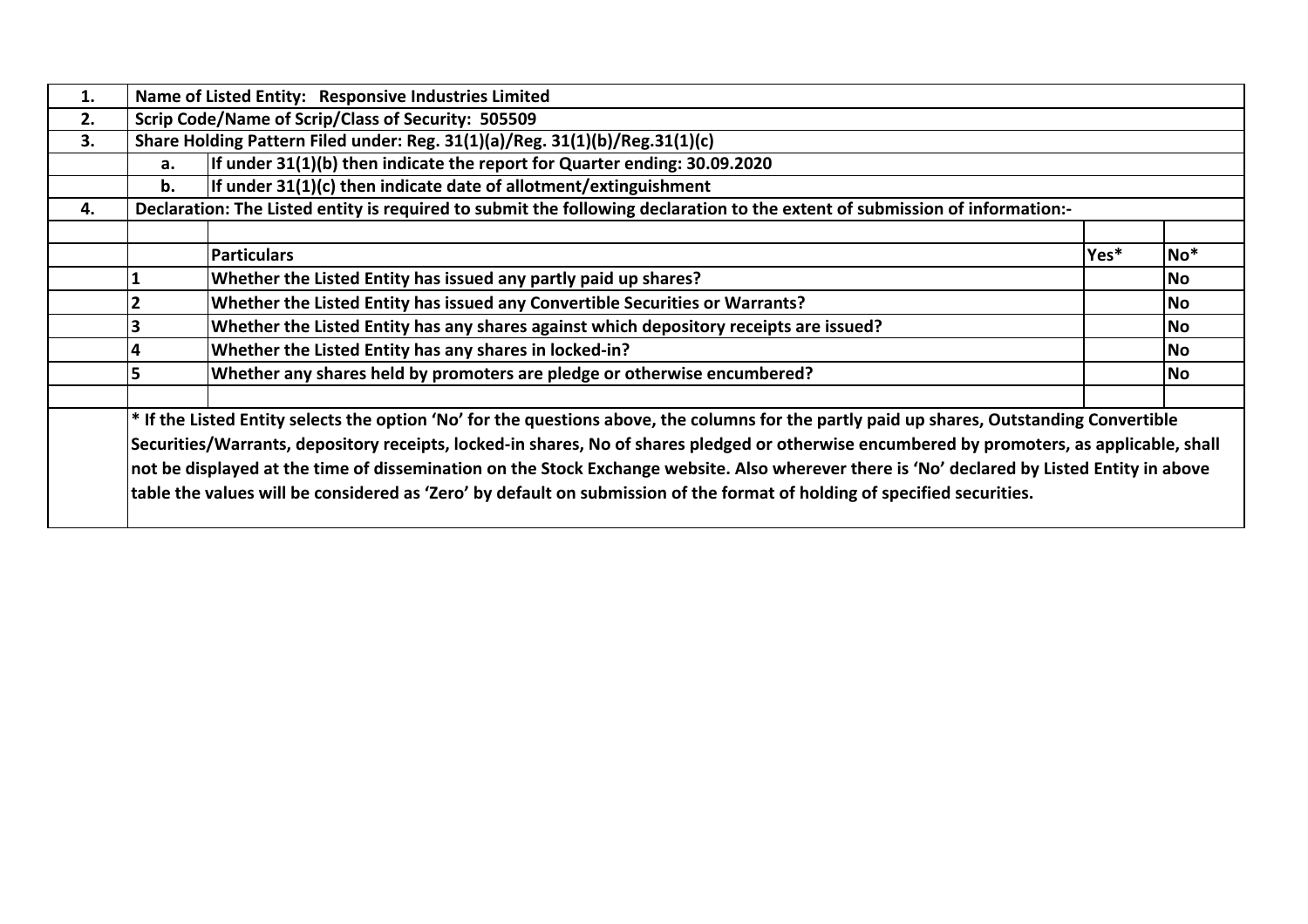## **Responsive Industries Limited**

## **Table I - Summary Statement holding of specified securities**

| Category | <b>Category of shareholder</b>       |       | Nos. of No. of fully No. of No. of |                          |                  | Total nos.           |             |                            |              | Sharehold Number of Voting Rights held in each class No. of |                  |                         |                          | Shareholding Number of |                             | Number of Shares |               | Number of                          |
|----------|--------------------------------------|-------|------------------------------------|--------------------------|------------------|----------------------|-------------|----------------------------|--------------|-------------------------------------------------------------|------------------|-------------------------|--------------------------|------------------------|-----------------------------|------------------|---------------|------------------------------------|
|          |                                      |       | shareho paid up                    | Partly                   | shares           | shares held          |             | ing as a % of securities   |              |                                                             |                  | <b>Shares</b>           | , as a %                 |                        | Locked in shares            |                  |               | pledged or otherwise equity shares |
|          |                                      | lders | equity                             |                          | paid-up underlyi |                      | of total    |                            |              |                                                             |                  |                         | Underlying assuming full |                        |                             | encumbered       |               | held in                            |
|          |                                      |       | shares held equity                 |                          | ng               |                      | no. of      |                            |              |                                                             |                  | Outstandin conversion   |                          |                        |                             |                  |               | dematerialised                     |
|          |                                      |       |                                    | shares                   | <b>Deposit</b>   |                      | shares      | <b>No of Voting Rights</b> |              |                                                             | Total as a $ g $ |                         | lof                      |                        | No. (a) $As a % of No. (a)$ |                  | As a % of     | lform                              |
|          |                                      |       |                                    | held                     | ory              |                      | (calculate  |                            |              |                                                             | % of             | convertible convertible |                          |                        | total                       |                  | total         |                                    |
|          |                                      |       |                                    |                          | <b>Receipts</b>  |                      | d as per    |                            |              |                                                             | $(A+B+C)$        | securities              | securities (             |                        | <b>Shares</b>               |                  | <b>Shares</b> |                                    |
|          |                                      |       |                                    |                          |                  |                      | SCRR,       | Class eg: X                | <b>Class</b> | Total                                                       |                  | (including              | as a                     |                        | held(b)                     |                  | held(b)       |                                    |
|          |                                      |       |                                    |                          |                  |                      | 1957)       |                            | eg: y        |                                                             |                  | Warrants)               | percentage               |                        |                             |                  |               |                                    |
|          | (11)                                 | (III) | (IV)                               | $\mathsf{I}(\mathsf{V})$ | (VI)             | $($ VII) =           | (VIII) As a |                            |              | (IX)                                                        |                  | (X)                     | $(XI) = (VII)+(X) (XII)$ |                        |                             | (XIII)           |               | (XIV)                              |
|          |                                      |       |                                    |                          |                  | (IV)+(V)+ (VI)  % of |             |                            |              |                                                             |                  |                         | As a % of                |                        |                             |                  |               |                                    |
|          |                                      |       |                                    |                          |                  |                      | $(A+B+C2)$  |                            |              |                                                             |                  |                         | $(A+B+C2)$               |                        |                             |                  |               |                                    |
| (A)      | <b>Promoter &amp; Promoter Group</b> |       | 8 133814527                        |                          | ΩI               | 133814527            |             | 50.1342 133814527          |              | 0 133814527                                                 | 50.1342          |                         | 50.1342                  |                        |                             |                  | $\Omega$      | 133814527                          |
| (B)      | <b>Public</b>                        | 2844  | 133098173                          |                          |                  | 133098173            |             | 49.8658 133098173          |              | 0 133098173                                                 | 49.8658          |                         | 49.8658                  |                        |                             | 0 NA             | <b>NA</b>     | 133098173                          |
| (C)      | <b>Non Promoter - Non Public</b>     |       |                                    |                          |                  |                      |             |                            |              |                                                             |                  |                         |                          |                        |                             | 0 NA             | <b>NA</b>     |                                    |
| (C1)     | <b>Shares Underlying DRs</b>         | 0     |                                    |                          |                  |                      |             | 01                         |              |                                                             |                  |                         | $\Omega$                 |                        |                             | 0 NA             | <b>NA</b>     |                                    |
| (C2)     | Shares Held By Employee Trust        |       |                                    |                          |                  |                      |             |                            |              |                                                             |                  |                         |                          |                        |                             | 0 NA             | <b>NA</b>     |                                    |
|          | Total                                |       | 2852 266912700                     |                          | 0                | 266912700            |             | 100 266912700              |              | 0 266912700                                                 | 100              |                         | 100                      |                        |                             |                  | $\mathbf{0}$  | 266912700                          |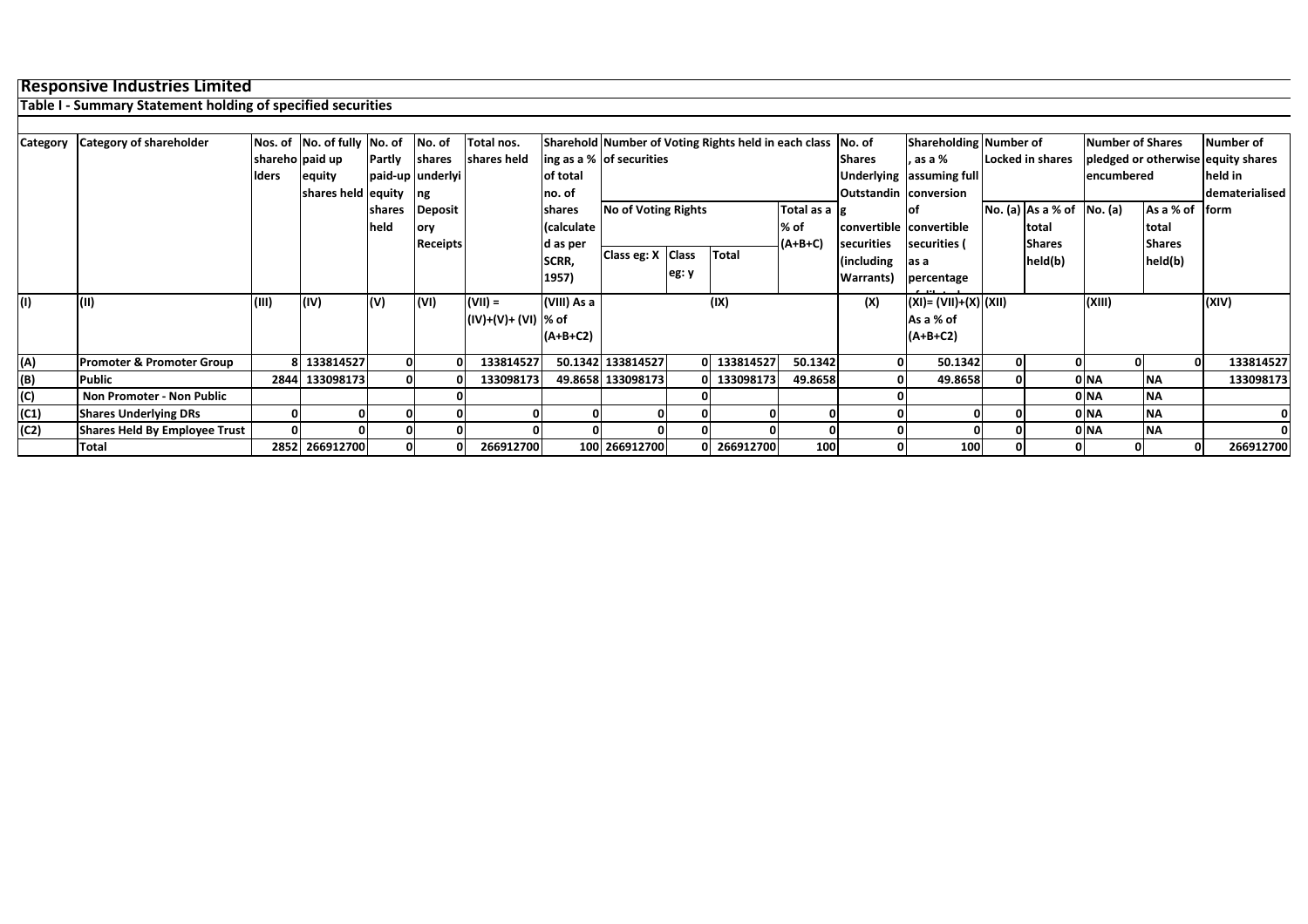|                | <b>Responsive Industries Limited</b>                                                                                                                                                     |            |        |                      |                |              |                   |              |                                                |              |                              |              |                   |                          |                  |                         |              |                         |                                        |
|----------------|------------------------------------------------------------------------------------------------------------------------------------------------------------------------------------------|------------|--------|----------------------|----------------|--------------|-------------------|--------------|------------------------------------------------|--------------|------------------------------|--------------|-------------------|--------------------------|------------------|-------------------------|--------------|-------------------------|----------------------------------------|
|                | Table II - Statement showing shareholding pattern of the Promoter and Promoter Group                                                                                                     |            |        |                      |                |              |                   |              |                                                |              |                              |              |                   |                          |                  |                         |              |                         |                                        |
|                |                                                                                                                                                                                          |            |        |                      |                |              |                   |              |                                                |              |                              |              |                   |                          |                  |                         |              |                         |                                        |
|                | Category & Name of the                                                                                                                                                                   | PAN        |        | Nos. of No. of fully | Partly         | No. of       | Total nos.        |              | Sharehold Number of Voting Rights held in each |              |                              |              | No. of            | Shareholding             | <b>Number of</b> |                         |              | <b>Number of Shares</b> | Number of equity                       |
|                | shareholders                                                                                                                                                                             |            | shareh | paid up              | paid-up        | shares       | shares held ing % |              | class of securities                            |              |                              |              | <b>Shares</b>     | as a %                   |                  | <b>Locked in shares</b> | pledged or   |                         | shares held in                         |
|                |                                                                                                                                                                                          |            | olders | equity               | equity         | underlyin    |                   | calculated   |                                                |              |                              |              | <b>Underlying</b> | assuming full            |                  |                         | otherwise    |                         | dematerialised                         |
|                |                                                                                                                                                                                          |            |        | shares held          | shares         |              |                   | as per       |                                                |              |                              |              | <b>Outstandin</b> | conversion of            |                  |                         | encumbered   |                         | form                                   |
|                |                                                                                                                                                                                          |            |        |                      | held           | Depositor    |                   | SCRR,        | <b>No of Voting Rights</b>                     |              |                              | Total as a   |                   | convertible              |                  | No. (a) As a % of       | No. (a)      | As a % of               |                                        |
|                |                                                                                                                                                                                          |            |        |                      |                | y Receipts   |                   | 1957 As a    |                                                |              |                              | % of         | convertible       | securities (as a         |                  | total                   |              | total                   |                                        |
|                |                                                                                                                                                                                          |            |        |                      |                |              |                   | % of         |                                                |              |                              | $(A+B+C)$    | securities        | percentage of            |                  | <b>Shares</b>           |              | <b>Shares</b>           |                                        |
|                |                                                                                                                                                                                          |            |        |                      |                |              |                   | $(A+B+C2)$   | Class eg:                                      | <b>Class</b> | <b>Total</b>                 |              | (including        | diluted share            |                  | held(b)                 |              | held(b)                 |                                        |
|                |                                                                                                                                                                                          |            |        |                      |                |              |                   |              |                                                | eg: y        |                              |              | Warrants)         | capital)                 |                  |                         |              |                         |                                        |
|                |                                                                                                                                                                                          |            |        |                      |                |              |                   |              |                                                |              |                              |              |                   |                          |                  |                         |              |                         |                                        |
|                | (1)                                                                                                                                                                                      | (11)       | (III)  | (IV)                 | (V)            | (VI)         | $(VII) =$         | (VIII) As a  |                                                |              | (IX)                         |              | (X)               | (XI)= (VII)+(X)          |                  | (XII)                   |              | (XIII)                  | (XIV)                                  |
|                |                                                                                                                                                                                          |            |        |                      |                |              | (IV)+(V)+         | % of         |                                                |              |                              |              |                   | As a % of                |                  |                         |              |                         |                                        |
|                |                                                                                                                                                                                          |            |        |                      |                |              | (VI)              | $(A+B+C2)$   |                                                |              |                              |              |                   | $(A+B+C2)$               |                  |                         |              |                         |                                        |
| 1              | Indian                                                                                                                                                                                   |            |        |                      |                |              |                   |              |                                                |              |                              |              |                   |                          |                  |                         |              |                         |                                        |
|                | Individuals / Hindu Undivided                                                                                                                                                            |            |        |                      |                |              |                   |              |                                                |              |                              |              |                   |                          |                  |                         |              |                         |                                        |
| (a)            | Family                                                                                                                                                                                   |            |        | 43600170             |                |              | 3600170           | 1.3488       | 3600170                                        |              | 3600170                      | 1.3488       | O                 | 1.3488                   |                  |                         |              |                         | 3600170<br>$\Omega$                    |
|                | Saudamini Abhishek Agarwal                                                                                                                                                               | ADNPJ9375R |        | 1 1489000            | $\Omega$       |              | 1489000           | 0.5579       | 1489000                                        |              | 1489000                      | 0.5579       |                   | 0.5579                   |                  |                         |              |                         | 1489000                                |
|                | Swati Atit Agarwal                                                                                                                                                                       | ABRPJ9441J |        | 1 1300010            | $\Omega$       | $\Omega$     | 1300010           | 0.4871       | 1300010                                        |              | 1300010                      | 0.4871       |                   | 0.4871<br>$\Omega$       |                  |                         |              |                         | 1300010<br>$\Omega$                    |
|                | Atit O. Agarwal                                                                                                                                                                          | AAJPA4997K |        | 1 773330             | $\Omega$       | $\Omega$     | 773330            | 0.2897       | 773330                                         |              | 773330                       | 0.2897       |                   | 0.2897<br>$\Omega$       |                  |                         | $\Omega$     |                         | 773330<br>$\Omega$                     |
|                | Rishabh Rajkumar Agarwal                                                                                                                                                                 | AGMPA6792M |        | 137830               |                | $\Omega$     | 37830             | 0.0142       | 37830                                          |              | 37830                        | 0.0142       |                   | 0.0142<br>$\Omega$       |                  |                         | $\Omega$     |                         | 37830<br>$\Omega$                      |
|                | Abhishek Agarwal                                                                                                                                                                         | AEMPA4084J |        | 0 <sub>0</sub>       | $\Omega$       | $\Omega$     | $\Omega$          |              |                                                |              |                              | $\Omega$     |                   | $\Omega$                 |                  | $\Omega$                | $\Omega$     |                         | $\Omega$<br>$\mathbf 0$                |
| (b)            | <b>Central Government / State</b>                                                                                                                                                        |            |        | 0 <sub>0</sub>       | 0              | 0            | $\mathbf{0}$      | $\mathbf{0}$ | O                                              |              | $\Omega$<br>$\mathbf 0$      | $\mathbf{0}$ |                   | $\mathbf{0}$             | $\Omega$         | $\Omega$                | $\mathbf{0}$ |                         | $\mathbf{0}$<br>$\mathbf{0}$           |
| (c)            | <b>Financial Institutions / Banks</b>                                                                                                                                                    |            |        | 0 <sub>0</sub>       | $\mathbf{0}$   | $\mathbf{0}$ | $\mathbf{0}$      |              | $\Omega$                                       |              | 0                            | $\mathbf{0}$ |                   | $\mathbf{0}$<br>$\Omega$ | $\Omega$         | $\Omega$                | $\Omega$     |                         | $\mathbf{0}$<br>$\mathbf{0}$           |
| (d)            | Any Other (Specify)                                                                                                                                                                      |            |        | 4 130214357          |                |              | 0 130214357       | 48.7854      | 130214357                                      |              | 0 130214357                  | 48.7854      |                   | 48.7854<br>$\Omega$      |                  |                         | $\Omega$     |                         | $\mathbf 0$<br>130214357               |
|                | <b>Bodies Corporate</b>                                                                                                                                                                  |            |        | 4 130214357          |                |              | 0 130214357       | 48.7854      | 130214357                                      |              | 0 130214357                  | 48.7854      |                   | 48.7854<br>$\Omega$      |                  |                         | $\Omega$     |                         | 130214357<br>$\Omega$                  |
|                | Wellknown Business Ventures Llp                                                                                                                                                          | AABFW7375D |        | 1 123425340          |                | ΩL           | 123425340         | 46.2418      | 123425340                                      |              | 0 123425340                  | 46.2418      |                   | $\Omega$<br>46.2418      |                  |                         | $\Omega$     |                         | 123425340<br>$\Omega$                  |
|                | <b>Axiom Cordages Limited</b>                                                                                                                                                            | AACCA0548G |        | 14418330             |                | $\Omega$     | 4418330           | 1.6553       | 4418330                                        |              | 4418330                      | 1.6553       |                   | $\Omega$<br>1.6553       |                  |                         |              |                         | 4418330                                |
|                | <b>Efficient Builders Llp</b>                                                                                                                                                            | AAEFE5479K |        | 1 1592000            | $\overline{0}$ | $\Omega$     | 1592000           | 0.5964       | 1592000                                        |              | 1592000                      | 0.5964       |                   | 0.5964<br>$\Omega$       |                  |                         | $\Omega$     |                         | 1592000<br>$\Omega$                    |
|                | Mavi Business Ventures Llp                                                                                                                                                               | AAJFH3188B |        | 1 778687             | $\Omega$       | $\Omega$     | 778687            | 0.2917       | 778687                                         |              | 778687                       | 0.2917       |                   | $\Omega$<br>0.2917       |                  |                         | $\Omega$     |                         | 778687<br>$\Omega$                     |
|                | <b>Fairpoint Tradecom LLP</b>                                                                                                                                                            | AACFF6160C |        | 0 <sub>0</sub>       | $\Omega$       | U            |                   |              |                                                |              |                              |              |                   | $\Omega$                 |                  | $\Omega$                | $\Omega$     |                         | $\Omega$                               |
|                | Sub Total (A)(1)                                                                                                                                                                         |            |        | 8 133814527          | $\mathbf{0}$   |              | 0 133814527       |              | 50.1342 133814527                              |              | 0 133814527                  | 50.1342      |                   | 50.1342<br>$\mathbf{0}$  |                  | $\Omega$                | $\Omega$     |                         | 133814527<br>$\mathbf{0}$              |
| $\overline{2}$ | Foreign                                                                                                                                                                                  |            |        |                      |                |              |                   |              |                                                |              |                              |              |                   |                          |                  |                         |              |                         |                                        |
|                | <b>Individuals (Non-Resident</b>                                                                                                                                                         |            |        |                      |                |              |                   |              |                                                |              |                              |              |                   |                          |                  |                         |              |                         |                                        |
| (a)            | Individuals / Foreign Individuals)                                                                                                                                                       |            |        | 0 <sub>0</sub>       |                |              |                   |              | ſ                                              |              |                              |              |                   |                          |                  |                         |              |                         |                                        |
| (b)            | Government                                                                                                                                                                               |            |        | 0 <sub>0</sub>       | $\mathbf{o}$   | $\Omega$     | $\Omega$          |              | $\Omega$                                       |              | $\mathbf 0$                  | $\mathbf{0}$ |                   | $\Omega$                 |                  | $\Omega$                | $\Omega$     |                         | $\mathbf 0$<br>$\mathbf{0}$            |
| (c)            | <b>Institutions</b>                                                                                                                                                                      |            |        | $\overline{0}$       |                | O            | $\Omega$          |              | $\Omega$                                       |              | $\Omega$                     |              |                   | $\Omega$                 |                  |                         |              |                         | $\overline{\mathbf{0}}$<br>$\mathbf 0$ |
| (d)            | Foreign Portfolio Investor                                                                                                                                                               |            |        | 0 <sub>0</sub>       | $\Omega$       | 0            | $\mathbf{0}$      | $\Omega$     | $\Omega$                                       |              | $\mathbf{0}$<br><sup>0</sup> | $\mathbf{0}$ |                   | $\Omega$<br>$\Omega$     |                  | $\Omega$                | $\Omega$     |                         | $\mathbf{0}$<br>$\mathbf{0}$           |
| (e)            | Any Other (Specify)                                                                                                                                                                      |            |        | 0 <sub>0</sub>       | $\Omega$       | $\Omega$     | $\mathbf{0}$      |              | $\Omega$                                       |              | $\Omega$                     | $\mathbf{0}$ |                   | $\mathbf{0}$<br>$\Omega$ |                  | $\Omega$                | $\Omega$     |                         | $\mathbf{0}$<br>$\mathbf 0$            |
|                | Sub Total (A)(2)                                                                                                                                                                         |            |        | 0 <sub>0</sub>       |                | n١           | $\Omega$          |              | $\Omega$                                       | $\Omega$     | $\Omega$                     | <sub>0</sub> |                   | $\Omega$<br>$\Omega$     |                  | $\Omega$                | $\Omega$     |                         | $\mathbf{0}$<br>$\mathbf{0}$           |
|                |                                                                                                                                                                                          |            |        |                      |                |              |                   |              |                                                |              |                              |              |                   |                          |                  |                         |              |                         |                                        |
|                | <b>Total Shareholding Of Promoter And</b>                                                                                                                                                |            |        |                      |                |              |                   |              |                                                |              |                              |              |                   |                          |                  |                         |              |                         |                                        |
|                | Promoter Group (A)= (A)(1)+(A)(2)                                                                                                                                                        |            |        | 8 133814527          |                | $\mathbf{0}$ | 0 133814527       |              | 50.1342 133814527                              |              | 0 133814527                  | 50.1342      |                   | 50.1342                  | $\Omega$         | $\Omega$                | $\mathbf 0$  |                         | 133814527<br>$\mathbf{0}$              |
|                |                                                                                                                                                                                          |            |        |                      |                |              |                   |              |                                                |              |                              |              |                   |                          |                  |                         |              |                         |                                        |
|                | Details of Shares which remain unclaimed may be given hear along with details such as number of shareholders, outstanding shares held in demat/unclaimed suspense account, voting rights |            |        |                      |                |              |                   |              |                                                |              |                              |              |                   |                          |                  |                         |              |                         |                                        |
|                | which are frozen etc.                                                                                                                                                                    |            |        |                      |                |              |                   |              |                                                |              |                              |              |                   |                          |                  |                         |              |                         |                                        |
|                |                                                                                                                                                                                          |            |        |                      |                |              |                   |              |                                                |              |                              |              |                   |                          |                  |                         |              |                         |                                        |
| Note:          |                                                                                                                                                                                          |            |        |                      |                |              |                   |              |                                                |              |                              |              |                   |                          |                  |                         |              |                         |                                        |
|                | (1) PAN would not be displayed on website of Stock Exchange(s)                                                                                                                           |            |        |                      |                |              |                   |              |                                                |              |                              |              |                   |                          |                  |                         |              |                         |                                        |
|                | (2) The term 'Encumbrance' has the same meaning as assigned under regulation 28(3) of SEBI (Substantial Acquisition of Shares and Takeovers) Regulations, 2011                           |            |        |                      |                |              |                   |              |                                                |              |                              |              |                   |                          |                  |                         |              |                         |                                        |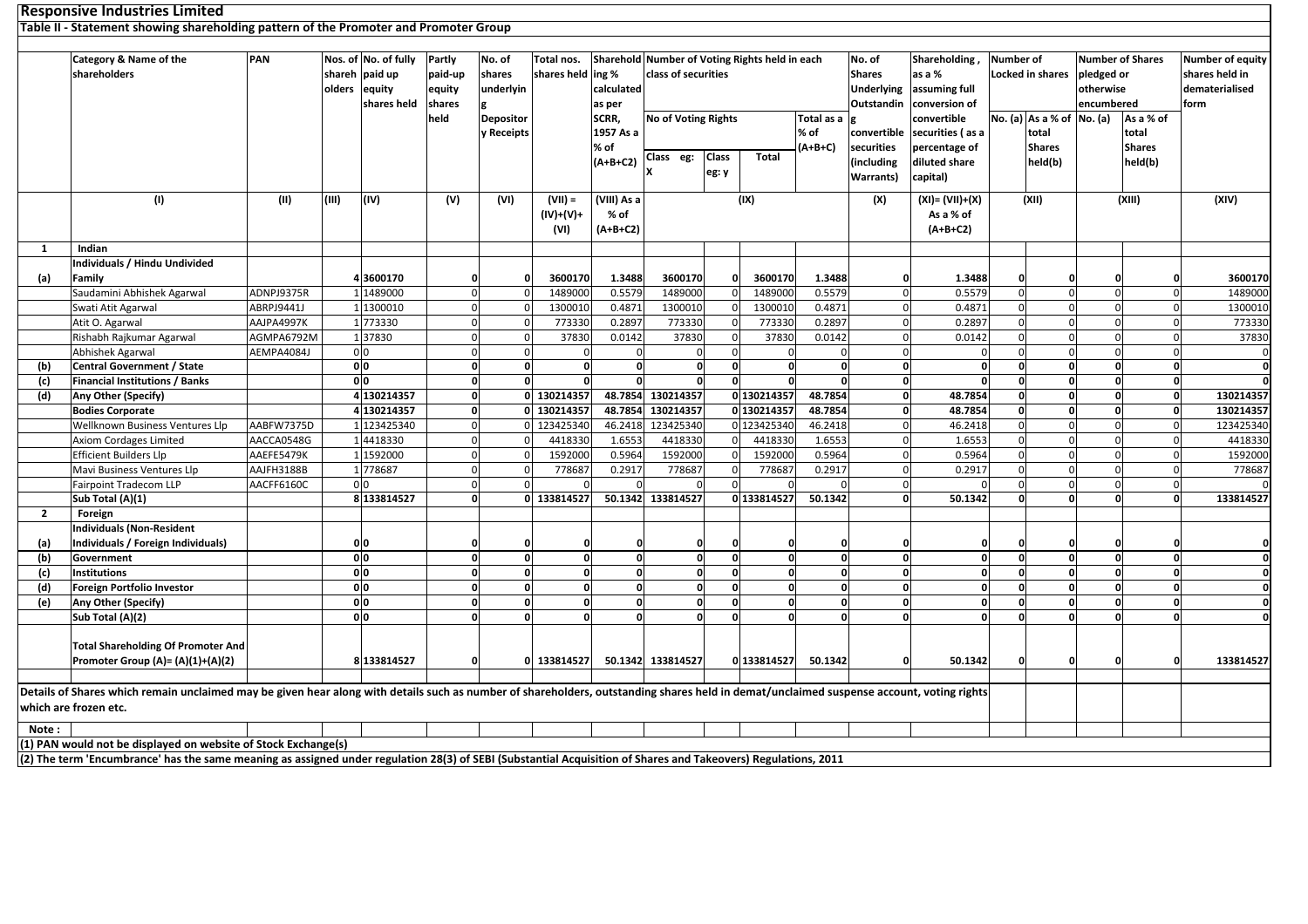| Responsive Industries Limited                                                |                                   |     |                     |                          |         |               |                   |  |                                                             |               |                          |                                                       |            |           |
|------------------------------------------------------------------------------|-----------------------------------|-----|---------------------|--------------------------|---------|---------------|-------------------|--|-------------------------------------------------------------|---------------|--------------------------|-------------------------------------------------------|------------|-----------|
| Table III - Statement showing shareholding pattern of the Public shareholder |                                   |     |                     |                          |         |               |                   |  |                                                             |               |                          |                                                       |            |           |
|                                                                              |                                   |     |                     |                          |         |               |                   |  |                                                             |               |                          |                                                       |            |           |
|                                                                              |                                   |     |                     |                          |         |               |                   |  |                                                             |               |                          |                                                       |            |           |
|                                                                              | <b>Category &amp; Name of the</b> | PAN | Nos. of             | No. of fully paid Partly |         | No. of        | Total nos.        |  | Sharehold Number of Voting Rights held in each class No. of |               |                          | Shareholding, as Number of Locked in Number of Shares |            | Number of |
|                                                                              | shareholders                      |     | sharehold up equity |                          | paid-up | <b>shares</b> | shares held ing % |  | of securities                                               | <b>Shares</b> | a % assuming full shares |                                                       | pledged or | equity    |

|                | shareholders                                                        |            | sharehold up equity<br>ers | shares held        | paid-up<br>equity            | shares<br>underlyin               | shares held        | ing %<br>calculate       | of securities            |              |                         |                   | <b>Shares</b><br><b>Underlying</b> | a % assuming full shares<br>conversion of |          |               | pledged or<br>otherwise            |                          | equity<br>shares held |
|----------------|---------------------------------------------------------------------|------------|----------------------------|--------------------|------------------------------|-----------------------------------|--------------------|--------------------------|--------------------------|--------------|-------------------------|-------------------|------------------------------------|-------------------------------------------|----------|---------------|------------------------------------|--------------------------|-----------------------|
|                |                                                                     |            |                            |                    | shares                       |                                   |                    | d as per                 |                          |              |                         |                   | Outstanding                        | convertible                               |          |               | encumbered                         |                          | in                    |
|                |                                                                     |            |                            |                    | held                         | <b>Depositor</b>                  |                    | SCRR,                    | No of Voting Rights      |              |                         | Total as a        | convertible                        | securities (as a                          | No. (a)  | As a % of     | No. (a)                            | As a % of                | dematerialis          |
|                |                                                                     |            |                            |                    |                              | y Receipts                        |                    | 1957 As a                |                          |              |                         | % of              | securities                         | percentage of                             |          | total         |                                    | total                    | ed form               |
|                |                                                                     |            |                            |                    |                              |                                   |                    | % of<br>$(A+B+C2)$       | <b>Class</b><br>eg:      | <b>Class</b> | <b>Total</b>            | (A+B+C)           | (including                         | diluted share                             |          | <b>Shares</b> |                                    | <b>Shares</b><br>held(b) |                       |
|                |                                                                     |            |                            |                    |                              |                                   |                    |                          |                          | eg: y        |                         |                   | Warrants)                          | capital)                                  |          | held(b)       |                                    |                          |                       |
|                | (1)                                                                 | (II)       | (III)                      | (IV)               | (V)                          | (VI)                              | $(VII) =$          | $\overline{(VIII)}$ As a |                          |              | (IX)                    |                   | (X)                                | (XI)= (VII)+(X) As                        |          | (XII)         |                                    | (XIII)                   | (XIV)                 |
|                |                                                                     |            |                            |                    |                              |                                   | (IV)+(V)+ (VI)     | % of                     |                          |              |                         |                   |                                    | a % of (A+B+C2)                           |          |               |                                    |                          |                       |
|                |                                                                     |            |                            |                    |                              |                                   |                    | $(A+B+C2)$               |                          |              |                         |                   |                                    |                                           |          |               |                                    |                          |                       |
| 1              | <b>Institutions</b>                                                 |            |                            |                    |                              |                                   |                    |                          |                          |              |                         |                   |                                    |                                           |          |               |                                    |                          |                       |
| (a)            | <b>Mutual Fund</b>                                                  |            | 0                          |                    | O                            | $\Omega$                          |                    | O                        | $\Omega$                 |              | $\Omega$                | 0                 | O                                  | $\Omega$                                  |          |               | 0 <sub>NA</sub>                    | <b>NA</b>                |                       |
| (b)            | <b>Venture Capital Funds</b>                                        |            | <sub>0</sub>               | O                  |                              | 0<br>$\mathbf{0}$<br>$\mathbf{0}$ | $\mathbf{0}$       | $\mathbf{0}$<br>$\Omega$ | $\mathbf{0}$<br>$\Omega$ | $\Omega$     | 0<br>$\Omega$           | $\mathbf{0}$      | $\mathbf{0}$                       | $\mathbf{0}$<br>$\Omega$                  |          | $\Omega$      | 0 <sub>NA</sub>                    | <b>NA</b>                | $\mathbf{0}$          |
| (c)            | <b>Alternate Investment Funds</b><br><b>Foreign Venture Capital</b> |            | $\mathbf{0}$               | O                  |                              | 0                                 | $\Omega$           |                          |                          |              |                         | $\mathbf{0}$      | $\mathbf{0}$                       |                                           |          |               | 0 <sub>NA</sub>                    | <b>NA</b>                | $\mathbf{0}$          |
| (d)            | <b>Investors</b>                                                    |            | $\mathbf{0}$               |                    |                              | n                                 |                    |                          |                          |              |                         |                   | O                                  |                                           |          |               | 0 NA                               | <b>NA</b>                | <sub>0</sub>          |
| (e)            | Foreign Portfolio Investor                                          |            | $\overline{\mathbf{3}}$    | 14000890           |                              | 0<br>$\mathbf{0}$                 | 14000890           | 5.2455                   | 14000890                 |              | 14000890<br>οl          | 5.2455            | $\mathbf{0}$                       | 5.2455                                    |          |               | 0 <sub>NA</sub>                    | <b>NA</b>                | 14000890              |
|                | Bao Value Fund                                                      | AAQCS4646H |                            | 7034821            | $\Omega$                     | $\Omega$                          | 7034821            | 2.6356                   | 7034821                  |              | 7034821                 | 2.6356            | $\Omega$                           | 2.6356                                    |          |               | 0 <sub>NA</sub>                    | <b>NA</b>                | 7034821               |
|                | Sparrow Asia Diversified                                            |            |                            |                    |                              |                                   |                    |                          |                          |              |                         |                   |                                    |                                           |          |               |                                    |                          |                       |
|                | Opportunities Fund                                                  | AANCS3131Q |                            | 5678069            | $\Omega$                     | $\Omega$                          | 5678069            | 2.1273                   | 5678069                  | $\mathbf 0$  | 5678069                 | 2.1273            | O                                  | 2.1273                                    |          |               | 0 <sub>NA</sub>                    | NA                       | 5678069               |
|                |                                                                     |            |                            |                    |                              |                                   |                    |                          |                          |              |                         |                   |                                    |                                           |          |               |                                    |                          |                       |
| (f)            | <b>Financial Institutions / Banks</b>                               |            | 0                          |                    |                              | $\Omega$                          |                    |                          |                          |              |                         |                   |                                    |                                           |          |               | 0 NA                               | <b>NA</b>                | ΩI                    |
| (g)            | <b>Insurance Companies</b>                                          |            | $\mathbf{1}$               | 9584233            |                              | οl<br>$\mathbf{0}$                | 9584233            | 3.5908                   | 9584233                  |              | 9584233<br>$\mathbf{0}$ | 3.5908            | $\mathbf{0}$                       | 3.5908                                    |          |               | 0 <sub>NA</sub>                    | <b>NA</b>                | 9584233               |
|                | Life Insurance Corporation Of                                       |            |                            |                    |                              |                                   |                    |                          |                          |              |                         |                   |                                    |                                           |          |               |                                    |                          |                       |
|                | India                                                               | AAACL0582H |                            | 9584233            |                              | $\Omega$                          | 9584233            | 3.5908                   | 9584233                  |              | 9584233                 | 3.5908            |                                    | 3.5908                                    |          |               | 0 <sub>NA</sub>                    | <b>NA</b>                | 9584233               |
| (h)            | <b>Provident Funds/ Pension</b><br><b>Funds</b>                     |            | $\mathbf{0}$               |                    |                              | $\Omega$                          |                    |                          | $\Omega$                 |              |                         |                   |                                    | O                                         |          |               | 0 <sub>NA</sub>                    | <b>NA</b>                | $\mathbf{0}$          |
| (i)            | Any Other (Specify)                                                 |            | $\mathbf 0$                |                    | $\Omega$                     | $\Omega$                          |                    | <sup>0</sup>             |                          |              |                         | $\Omega$          | $\mathbf{0}$                       | n                                         |          |               | 0 <sub>NA</sub>                    | <b>NA</b>                | ٥l                    |
|                | Sub Total (B)(1)                                                    |            | 4                          | 23585123           |                              | $\Omega$<br>0                     | 23585123           | 8.8363                   | 23585123                 |              | 0 23585123              | 8.8363            | $\mathbf{0}$                       | 8.8363                                    |          |               | 0 <sub>NA</sub>                    | <b>NA</b>                | 23585123              |
|                | <b>Central Government/ State</b>                                    |            |                            |                    |                              |                                   |                    |                          |                          |              |                         |                   |                                    |                                           |          |               |                                    |                          |                       |
|                | Government(s)/ President of                                         |            |                            |                    |                              |                                   |                    |                          |                          |              |                         |                   |                                    |                                           |          |               |                                    |                          |                       |
| $\overline{2}$ | India                                                               |            |                            |                    |                              |                                   |                    |                          |                          |              |                         |                   |                                    |                                           |          |               |                                    |                          |                       |
|                | <b>Central Government / State</b>                                   |            |                            |                    |                              |                                   |                    |                          |                          |              |                         |                   |                                    |                                           |          |               |                                    |                          |                       |
|                | Government(s)                                                       |            |                            | 200                | $\Omega$                     | $\Omega$                          | 200                | 0.0001                   | 200                      | 0            | 200                     | 0.0001            | o                                  | 0.0001                                    |          |               | 0 <sub>NA</sub>                    | <b>NA</b>                | 200                   |
|                | Sub Total (B)(2)                                                    |            |                            | 200                |                              | οI<br>$\Omega$                    | 200                | 0.0001                   | 200                      | $\Omega$     | 200                     | 0.0001            | $\Omega$                           | 0.0001                                    |          |               | 0 NA                               | <b>NA</b>                | 200                   |
| 3              | <b>Non-Institutions</b>                                             |            |                            |                    |                              |                                   |                    |                          |                          |              |                         |                   |                                    |                                           |          |               |                                    |                          |                       |
| (a)            | <b>Individuals</b>                                                  |            |                            | $\Omega$           | $\mathbf{0}$                 |                                   |                    |                          |                          |              |                         |                   |                                    |                                           |          |               | <b>NA</b>                          | <b>NA</b>                |                       |
|                | . Individual shareholders<br>holding nominal share capital          |            |                            |                    |                              |                                   |                    |                          |                          |              |                         |                   |                                    |                                           |          |               |                                    |                          |                       |
|                | up to Rs. 2 lakhs.                                                  |            | 2570                       | 949882             | ŋ                            | n                                 | 949882             | 0.3559                   | 949882                   | n            | 949882                  | 0.3559            |                                    | 0.3559                                    |          |               | 0 <sub>NA</sub>                    | <b>NA</b>                | 949882                |
|                |                                                                     |            |                            |                    |                              |                                   |                    |                          |                          |              |                         |                   |                                    |                                           |          |               |                                    |                          |                       |
|                | ii. Individual shareholders                                         |            |                            |                    |                              |                                   |                    |                          |                          |              |                         |                   |                                    |                                           |          |               |                                    |                          |                       |
|                | holding nominal share capital                                       |            |                            |                    |                              |                                   |                    |                          |                          |              |                         |                   |                                    |                                           |          |               |                                    |                          |                       |
|                | in excess of Rs. 2 lakhs.                                           |            | 0                          |                    |                              |                                   |                    |                          |                          |              |                         |                   |                                    |                                           |          |               | 0 NA                               | <b>NA</b>                |                       |
| (b)            | <b>NBFCs registered with RBI</b>                                    |            | $\mathbf{0}$               | 0                  |                              | $\mathbf{0}$<br>$\mathbf{0}$      | $\Omega$           | 0                        | $\mathbf{0}$             | $\mathbf 0$  | 0                       | $\mathbf 0$       | $\mathbf{0}$                       | $\mathbf{0}$                              | $\Omega$ |               | 0 <sub>NA</sub>                    | <b>NA</b>                | $\mathbf{0}$          |
|                | <b>Trust Employee</b>                                               |            | <sub>0</sub>               | $\Omega$           | $\mathbf{0}$                 | $\mathbf{0}$                      | O                  | $\mathbf 0$              | $\Omega$                 |              | <sub>0</sub>            | $\mathbf{0}$      | $\mathbf{0}$                       | $\Omega$                                  |          |               | 0 <sub>NA</sub>                    | <b>NA</b>                | $\mathbf{0}$          |
|                | Overseas                                                            |            |                            |                    |                              |                                   |                    |                          |                          |              |                         |                   |                                    |                                           |          |               |                                    |                          |                       |
|                | <b>Depositories (holding DRs)</b>                                   |            |                            |                    |                              |                                   |                    |                          |                          |              |                         |                   |                                    |                                           |          |               |                                    |                          |                       |
| (d)            | (balancing figure)                                                  |            | $\Omega$                   |                    |                              |                                   |                    |                          |                          |              |                         |                   | o                                  |                                           |          |               | 0 <sub>NA</sub>                    | <b>NA</b>                |                       |
| (e)            | Any Other (Specify)                                                 |            | 269<br>123                 | 108562968<br>33217 | $\mathbf{0}$<br>$\mathbf{0}$ | $\mathbf{o}$<br>$\mathbf{0}$      | 108562968<br>33217 | 40.6736<br>0.0124        | 108562968<br>33217       | $\mathbf{0}$ | 0 108562968<br>33217    | 40.6736<br>0.0124 | $\mathbf{0}$<br>$\mathbf{0}$       | 40.6736<br>0.0124                         | $\Omega$ |               | 0 <sub>NA</sub><br>0 <sub>NA</sub> | <b>NA</b><br><b>NA</b>   | 108562968<br>33217    |
|                | <b>Hindu Undivided Family</b><br>Non Resident Indians (Non          |            |                            |                    |                              |                                   |                    |                          |                          |              |                         |                   |                                    |                                           |          |               |                                    |                          |                       |
|                | Repat)                                                              |            | 8                          | 4059               | ŋ                            | o                                 | 4059               | 0.0015                   | 4059                     | $\Omega$     | 4059                    | 0.0015            |                                    | 0.0015                                    |          |               | 0 NA                               | <b>NA</b>                | 4059                  |
|                |                                                                     |            |                            |                    |                              |                                   |                    |                          |                          |              |                         |                   |                                    |                                           |          |               |                                    |                          |                       |
|                | Non Resident Indians (Repat)                                        |            | 21                         | 9686               | Ω                            | n                                 | 9686               | 0.0036                   | 9686                     |              | 9686                    | 0.0036            |                                    | 0.0036                                    |          |               | 0 <sub>NA</sub>                    | <b>NA</b>                | 9686                  |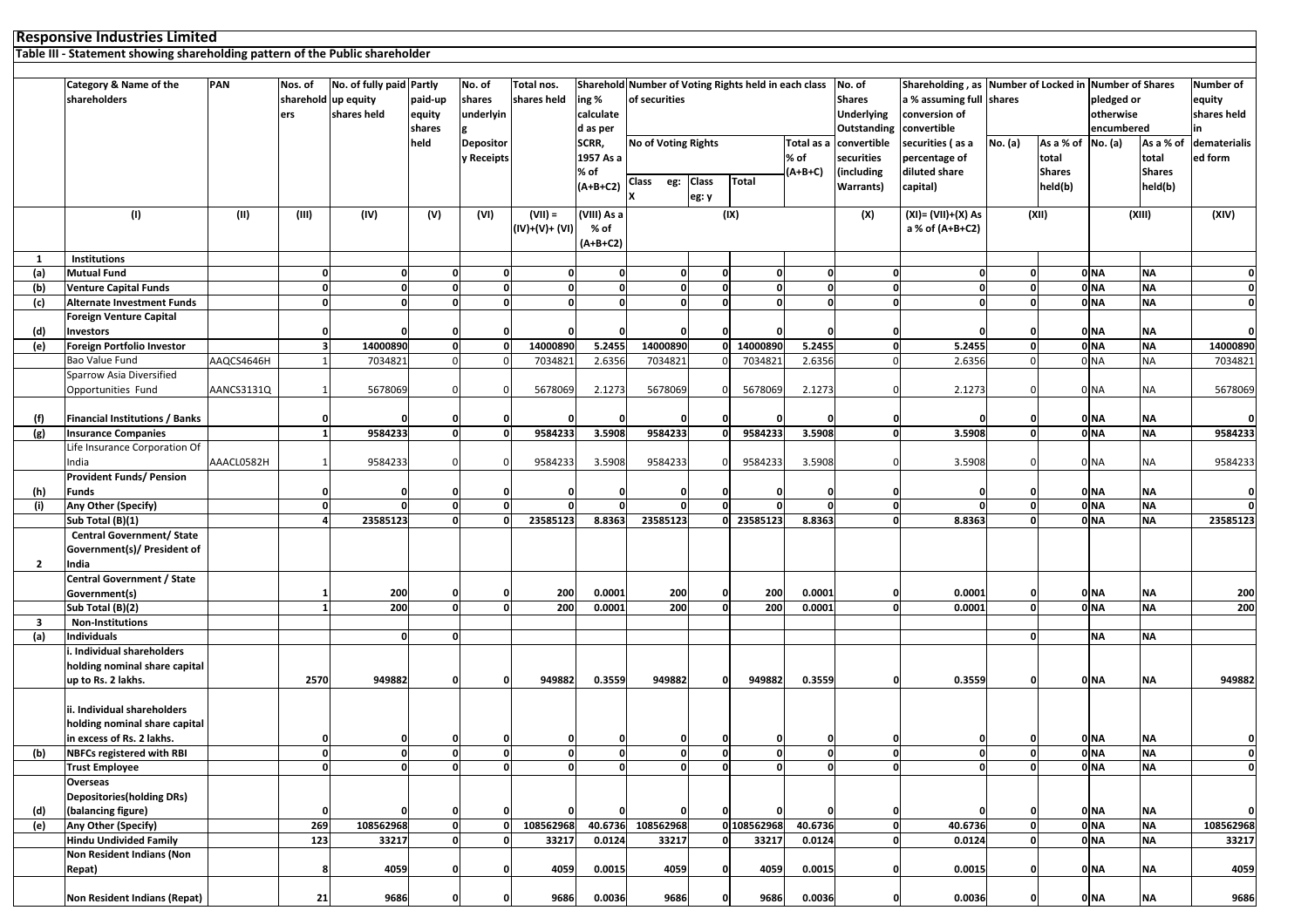|        | <b>Overseas Bodies Corporates</b>                                                                                                                                                                           |            |      | 80960228  |  | 80960228  | 30.3321 | 80960228  | 0 80960228  | 30.3321 | 30.3321 |  | 0 NA            | <b>INA</b> | 80960228  |
|--------|-------------------------------------------------------------------------------------------------------------------------------------------------------------------------------------------------------------|------------|------|-----------|--|-----------|---------|-----------|-------------|---------|---------|--|-----------------|------------|-----------|
|        | Fossebridge Limited                                                                                                                                                                                         | AABCF0045J |      | 32896800  |  | 32896800  | 12.3249 | 32896800  | 32896800    | 12.3249 | 12.3249 |  |                 | <b>NA</b>  | 32896800  |
|        | Xatis International Limited                                                                                                                                                                                 | AAACX0466G |      | 32700720  |  | 32700720  | 12.2515 | 32700720  | 32700720    | 12.2515 | 12.2515 |  | ) NA            | <b>NA</b>  | 32700720  |
|        | <b>Brenzett Limited</b>                                                                                                                                                                                     | AACCB9307J |      | 15362708  |  | 15362708  | 5.7557  | 15362708  | 15362708    | 5.7557  | 5.7557  |  | ) NA            | <b>NA</b>  | 15362708  |
|        | <b>Clearing Member</b>                                                                                                                                                                                      |            | 82   | 289026    |  | 289026    | 0.1083  | 289026    | 289026      | 0.1083  | 0.1083  |  | 0 NA            | <b>NA</b>  | 289026    |
|        | <b>Bodies Corporate</b>                                                                                                                                                                                     |            | 32   | 27266752  |  | 27266752  | 10.2156 | 27266752  | 0 27266752  | 10.2156 | 10.2156 |  | 0 <sub>NA</sub> | <b>NA</b>  | 27266752  |
|        | Parshvanath Comtrade Llp                                                                                                                                                                                    | AAQFP9841A |      | 25000000  |  | 25000000  | 9.3664  | 25000000  | 25000000    | 9.3664  | 9.3664  |  | ) NA            | <b>NA</b>  | 25000000  |
|        | Sub Total (B)(3)                                                                                                                                                                                            |            | 2839 | 109512850 |  | 109512850 | 41.0295 | 109512850 | 0 109512850 | 41.0295 | 41.0295 |  | 0 <sub>NA</sub> | <b>NA</b>  | 109512850 |
|        | <b>Total Public Shareholding</b>                                                                                                                                                                            |            |      |           |  |           |         |           |             |         |         |  |                 |            |           |
|        | $(B) = (B)(1)+(B)(2)+(B)(3)$                                                                                                                                                                                |            | 2844 | 133098173 |  | 133098173 | 49.8658 | 133098173 | 0 133098173 | 49.8658 | 49.8658 |  | 0 NA            | <b>INA</b> | 133098173 |
|        |                                                                                                                                                                                                             |            |      |           |  |           |         |           |             |         |         |  |                 |            |           |
|        | Details of the shareholders acting as persons in Concert including their Shareholding (No. and %):                                                                                                          |            |      |           |  |           |         |           |             |         |         |  |                 |            |           |
|        | No. of shareholders                                                                                                                                                                                         | No. of     |      |           |  |           |         |           |             |         |         |  |                 |            |           |
|        |                                                                                                                                                                                                             |            |      |           |  |           |         |           |             |         |         |  |                 |            |           |
|        | Details of Shares which remain unclaimed may be given hear along with details such as number of shareholders, outstanding shares held in demat/unclaimed suspense account, voting rights                    |            |      |           |  |           |         |           |             |         |         |  |                 |            |           |
|        | which are frozen etc.                                                                                                                                                                                       |            |      |           |  |           |         |           |             |         |         |  |                 |            |           |
| Note : |                                                                                                                                                                                                             |            |      |           |  |           |         |           |             |         |         |  |                 |            |           |
|        | (1) PAN would not be displayed on website of Stock Exchange(s).                                                                                                                                             |            |      |           |  |           |         |           |             |         |         |  |                 |            |           |
|        | (2) The above format needs to disclose name of all holders holding more than 1% of total number of shares                                                                                                   |            |      |           |  |           |         |           |             |         |         |  |                 |            |           |
|        | (3) W.r.t. the information pertaining to Depository Receipts, the same may be disclosed in the respective columns to the extent information available and the balance to be disclosed as held by custodian. |            |      |           |  |           |         |           |             |         |         |  |                 |            |           |